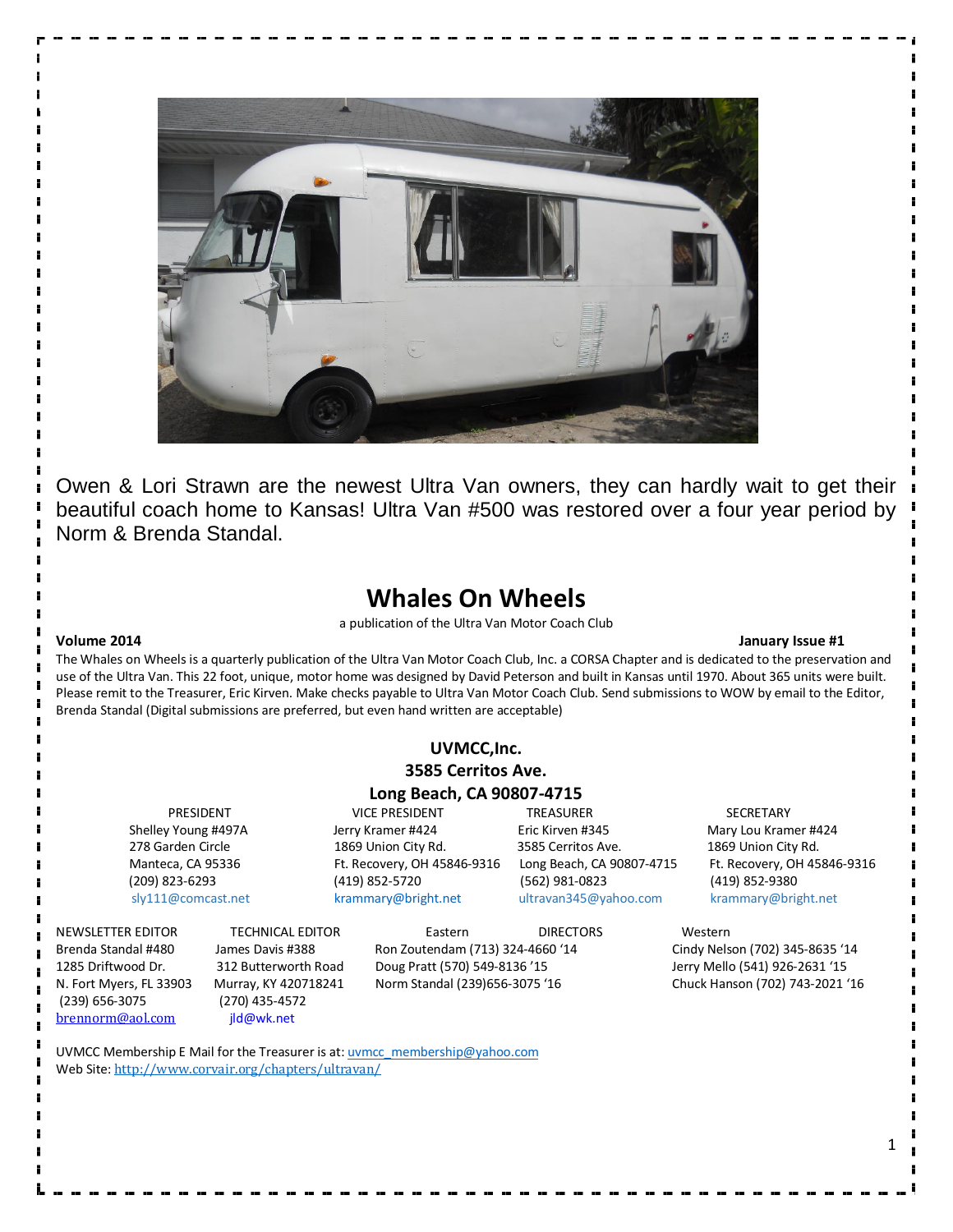| Page                                                                                         | <b>INDEX</b><br>Subject                                                                                                                                                                                                                                          |  |  |  |  |
|----------------------------------------------------------------------------------------------|------------------------------------------------------------------------------------------------------------------------------------------------------------------------------------------------------------------------------------------------------------------|--|--|--|--|
| $\mathbf{1}$                                                                                 | Ultra Van Newsletter Cover                                                                                                                                                                                                                                       |  |  |  |  |
| $\overline{2}$                                                                               | Index                                                                                                                                                                                                                                                            |  |  |  |  |
|                                                                                              | <b>Calendar of Events</b>                                                                                                                                                                                                                                        |  |  |  |  |
| 3                                                                                            | <b>Prez Sez</b>                                                                                                                                                                                                                                                  |  |  |  |  |
|                                                                                              | Message from your Treasurer                                                                                                                                                                                                                                      |  |  |  |  |
|                                                                                              | Message from your Editor                                                                                                                                                                                                                                         |  |  |  |  |
| 4                                                                                            | Western Rally in Laughlin                                                                                                                                                                                                                                        |  |  |  |  |
| 5                                                                                            | Eastern Spring Rally in Florida                                                                                                                                                                                                                                  |  |  |  |  |
| 6                                                                                            | Eastern (Late Spring) Summer Rally in Ohio                                                                                                                                                                                                                       |  |  |  |  |
| 7                                                                                            | Western Rally on Whidbey Island                                                                                                                                                                                                                                  |  |  |  |  |
|                                                                                              | 2014 National Rally in Cody, WY                                                                                                                                                                                                                                  |  |  |  |  |
| 8                                                                                            | <b>Ultra Vans for Sale</b>                                                                                                                                                                                                                                       |  |  |  |  |
|                                                                                              | Ultra Class Ads                                                                                                                                                                                                                                                  |  |  |  |  |
| 9                                                                                            | Merchandise for sale                                                                                                                                                                                                                                             |  |  |  |  |
| $10 - 12$                                                                                    | <b>Tech Tips</b>                                                                                                                                                                                                                                                 |  |  |  |  |
|                                                                                              | <b>CORSA Events</b>                                                                                                                                                                                                                                              |  |  |  |  |
|                                                                                              | <b>2014 Calendar of Events</b>                                                                                                                                                                                                                                   |  |  |  |  |
| March 6-8<br><b>March 24-27</b><br><b>June 2-6</b><br><b>July 17-21</b><br><b>July 21-25</b> | <b>Western Rally in Arizona</b><br>Page 4<br><b>Eastern Spring Ultra Van Rally</b><br>Page 5<br>Eastern (Late Spring) Summer Rally in Ohio Page 6<br><b>Western Rally on Whidbey Island</b><br>Page 7<br><b>CORSA International Convention in Tacoma Page 12</b> |  |  |  |  |
|                                                                                              | September 9-12 2014 Ultra Van National Rally in Cody, WY<br>Page 7                                                                                                                                                                                               |  |  |  |  |

"The Ernest Newhouse Award"

There have been questions regarding the procedures and selection of a person who should receive the Ernest Newhouse Award. The following was taken from our By-Laws Dated 2006 Appendix – J Paragraph 2 Procedures (5/93)(7/00)(8/05)

The award recognizes an Ultra Member who has contributed in an outstanding manner to the progress, enjoyment and general success of the Club and its activities, and meets the qualifications as stated in "B" below. (7/00)(8/05) Basis for selection will be the individual performance during the entire period of membership. Not limited to the previous year or any other shorter time period. To qualify for nomination of this award, the individual must have done four of the following six items:

- 1. Host at least one National Rally.
- 2 .Hold a Chair position of a committee.
- 3. Hold at least one term as a club officer, Tech. or other Club position.
- 4. Be a member of the Club for a minimum of two years.
- 5. Host at least two regional Rallies, or a second National Rally.
- 6. Accomplish outstanding or superior services to the Club.

A written, qualifying report will be sent to the President for each nominee for verification. The President will forward each qualified report to the editor for inclusion on the Ballot.

Members vote by ballot, preceding or during the National Rally. Nominations will be as specified in paragraph 2B above.

Presentation of the award occurs at the National Rally. A tie vote selects the individual of longest Club membership. An individual may receive the award one time. The "Ernie Award" is the highest individual recognition that the Club offers. The Medallion will be worn at all Ultra Assemblies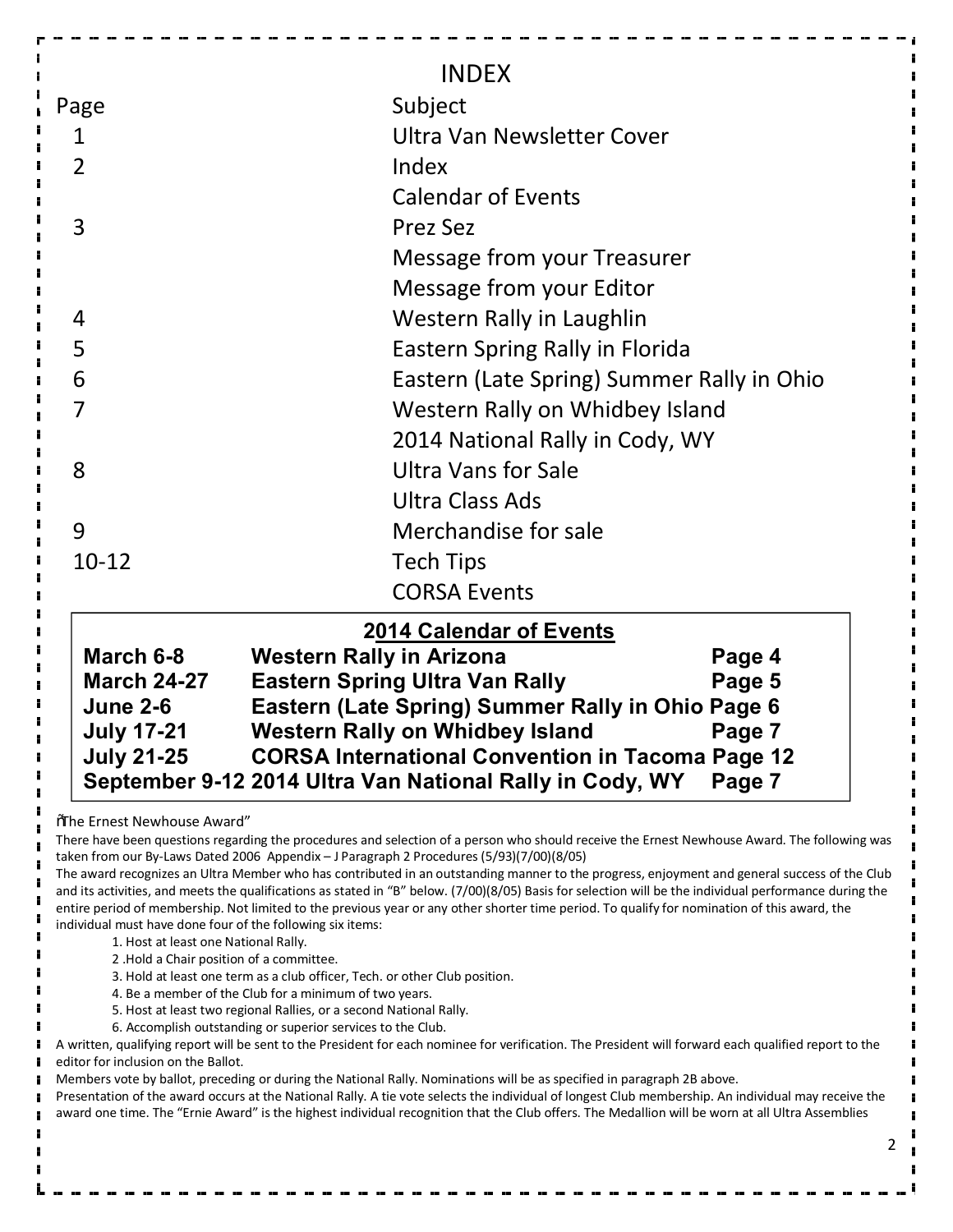PREZ SEZ JANUARY 2014



#### HAPPY NEW YEAR AND WISHING THE BEST FOR EVERYONE IN 2014.

WHILE YOU ARE PLANNING VACATIONS AND TRIPS FOR THE NEW YEAR, DON'T FORGET ALL THE EAST/WEST COAST RALLIES THAT ARE BEING PLANNED FOR THE YEAR. ACTIVITIES START IN MARCH WITH BOTH EAST AND WEST HAVING RALLIES. THERE IS ALSO A RALLY PLANNED FOR THE WEEK BEFORE THE CORSA CONVENTION IN JULY. THIS RALLY WILL BE HELD ON WHIDBY ISLAND—A WONDERFUL PLACE. SEPTEMBER IS OUR NATIONAL RALLY WHICH WILL BE IN WYOMING. LOOK FOR DETAILS OF ALL OUR ACTIVITIES IN THE *WOW.*

ELECTIONS WILL BE HELD IN JULY. WE NEED CANDIDATES FOR PRESIDENT, VICE-PRESIDENT, SECRETARY, TREASURER AND ONE DIRECTOR FOR THE EAST AND WEST. IF YOU WOULD LIKE TO HOLD AN OFF ICE, LET US KNOW. THE PAY IS GREAT WITH LIBERAL LEAVE TIME---JUST JOKING!! NO PAY.

LOOKING FORWARD TO SEEING EVERYONE AT ONE OF OUR RALLIES THIS YEAR.

BEST WISHES,

SHELLEY YOUNG

**BBBBB** 

News from the Treasurer: I have created a new email address for the Treasurer it is: UVMCC\_Membership@yahoo.com Regards, Eric Kirven..

 $\odot$  $\odot$  $\odot$  $\odot$ 

A Special Note from Your Editor…………………………………………

Please excuse the slight delay of this newsletter. The editor had an unplanned hospital stay. It is more economical to receive your newsletter electronically now, so if there some of you out there who now have e mail & would like to receive your Whales on Wheels very fast (It takes 2 seconds to e mail it to you), please let me know and I will take you off of my Snail Mail list. You can e mail me at the address below.

Brenda Standal

.

239-656-3075 brennorm@aol.com



3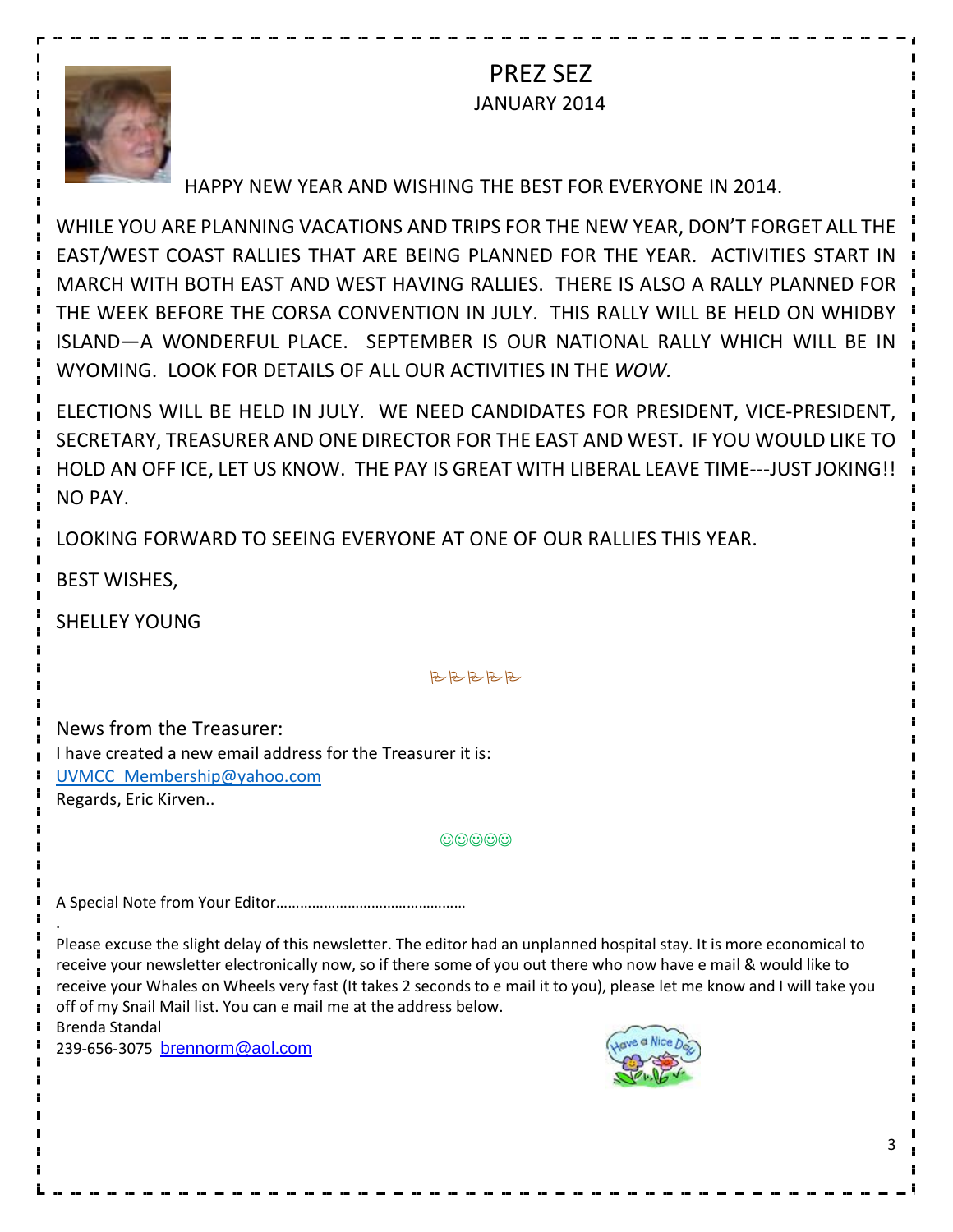**Rally at AVI Casino in Laughlin, NV AVI CASINO ULTRA VAN RALLY**

## **at the AVI's KOA RV PARK**

## **6th – 8th March, 2014**

**(arrive Thursday - depart Sunday)**

**Make Reservations with Linda KOA 1-800-562-4142 Mention Betsy/Ultra Van to park together near Golf Course**

> **Please bring something for the Yankee Swap And please contribute to the Dessert Potluck!**

**AVI 1-866-463-6284 www.avicasino.com rsvp Betsy sennasylum@npgcable.com**

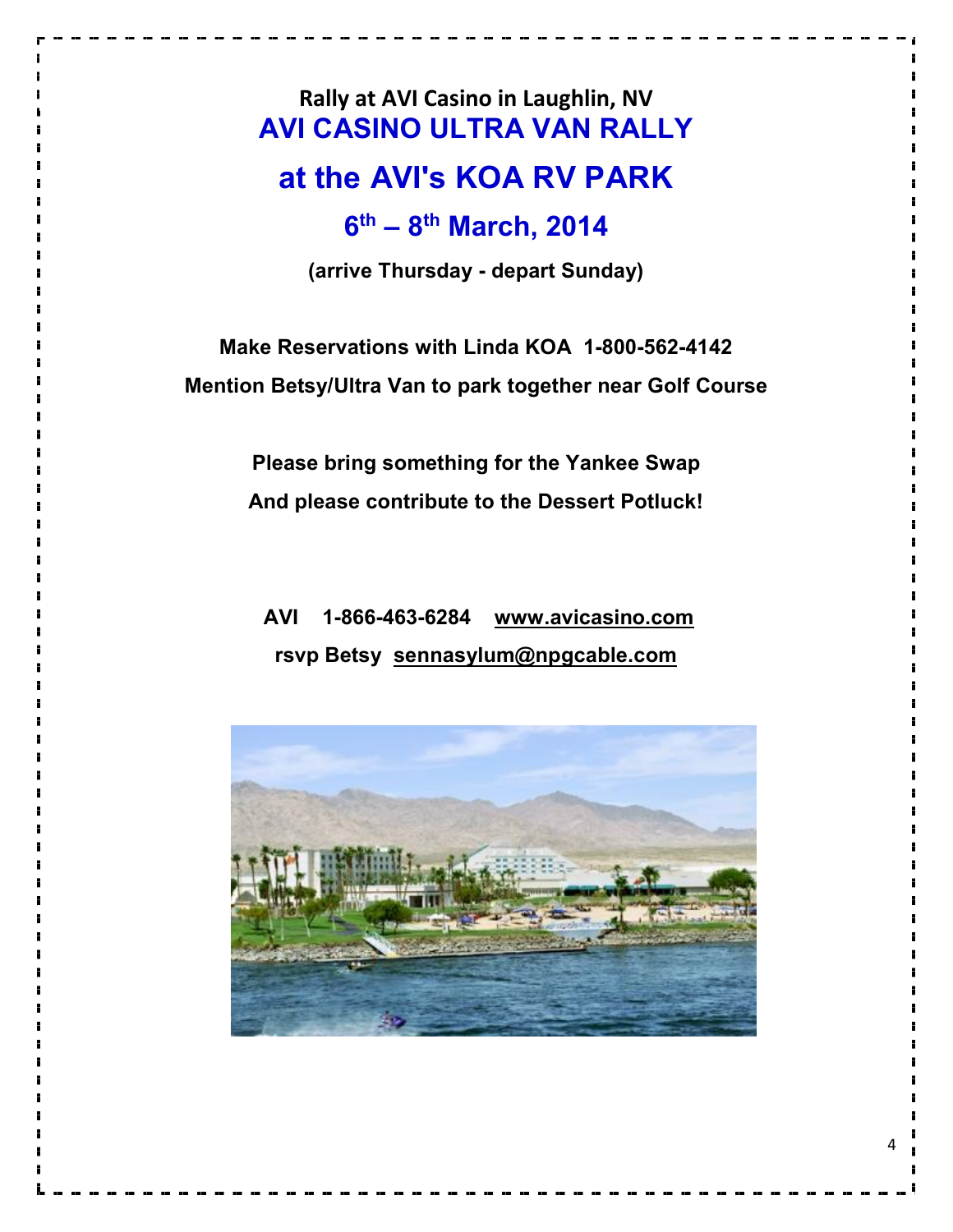#### **Eastern Ultra Van Rally in March in Florida**

March 24<sup>th</sup> through March 27, 2014 Hosted by Norm and Brenda Standal 239-656-3075



#### **Manatee Hammock Campground 7275 South U S Highway 1 Titusville, FL 32780**

**Phone: 321-264-5083 Fax: 321-264-6468**

Call for Reservations. Please mention the Ultra Van group or Brenda Standal

**http://www.brevardcounty.us/ParksRecreation/Campgrounds/ManateeHammock**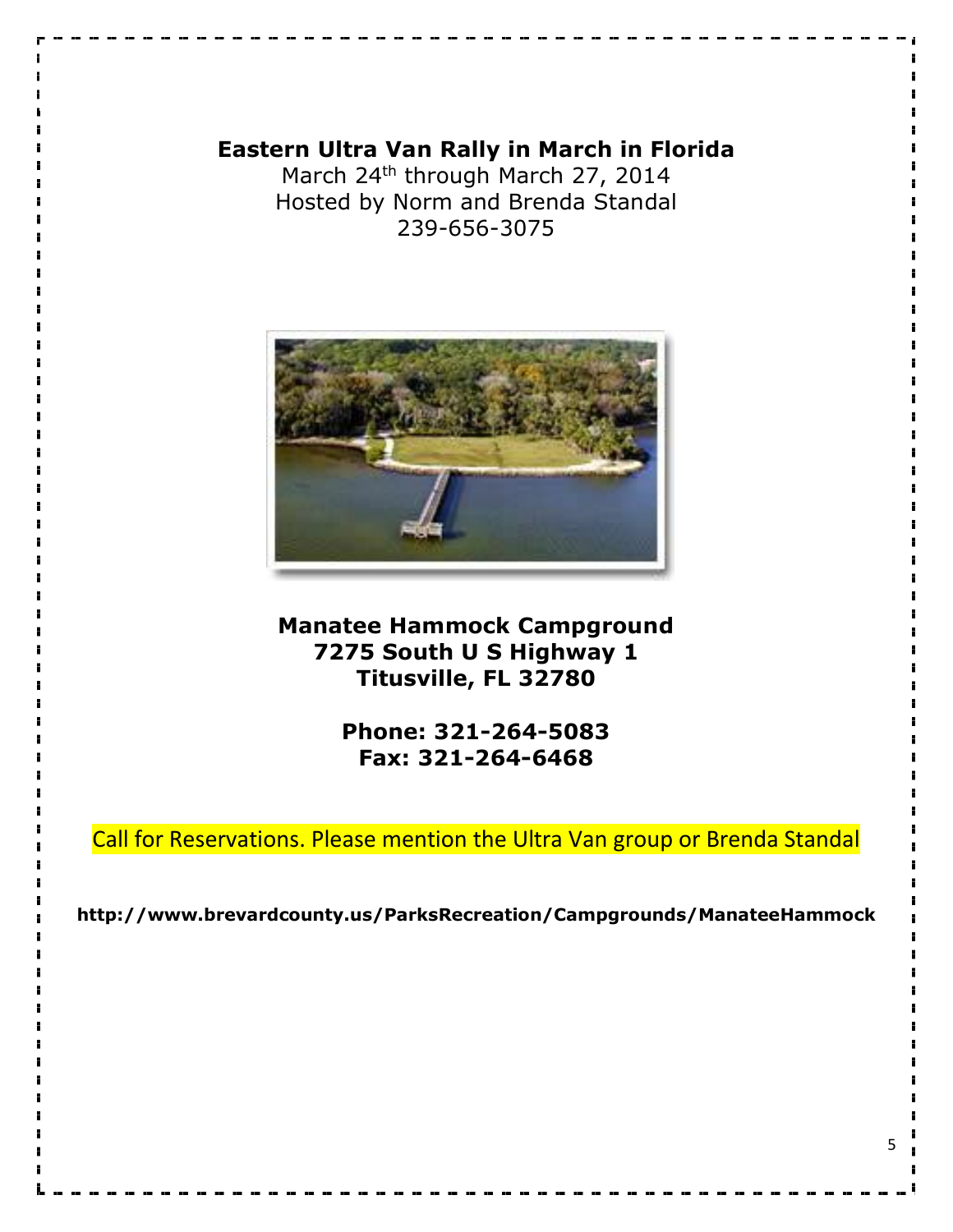# **Eastern (Late Spring) Summer Rally in June June 2 – 6, 2014**

Hosted by Jerry & Mary Lou Kramer

## **JUNE IN OHIO ULTRA VAN RALLY**

Camping at the Mercer County Fairgrounds, Celina, Ohio Level, shaded area with picnic tables Full hook-ups (\$30) Water & Electric (\$20) ½ Price to Passport America & Good Sam members Free dump station NO laundry TENATIVE SCHEDULE Monday, June  $2 -$  Arrivals Soup supper provided by hosts Tuesday, June 3 – Greet old friends, Meet new friends Tech session with Jim Davis POT LUCK DINNER Wednesday, June 4 – Tour of historic Fort Recovery and Knapke vineyard Meal at Theinman's Restaurant Thursday, June 5 – Business Meeting Bingo and/or shopping in Celina Catered meal - typical wedding dinner (at campground) Coach hopping (public invited) Friday, June 6 – Bicycle Museum of America, Lunch at Casa Lupita Mexican Restaurant Tour of Airstream Factory Saturday, June 7 – Good-byes

Please let The Kramers know if you plan to attend so that we can arrange transportation and reservations. We have reserved spaces at the Fairgrounds – no need to make personal reservations.

419-852-5720-Jerry; 419-852-9380-Mary Lou OR krammary@bright.net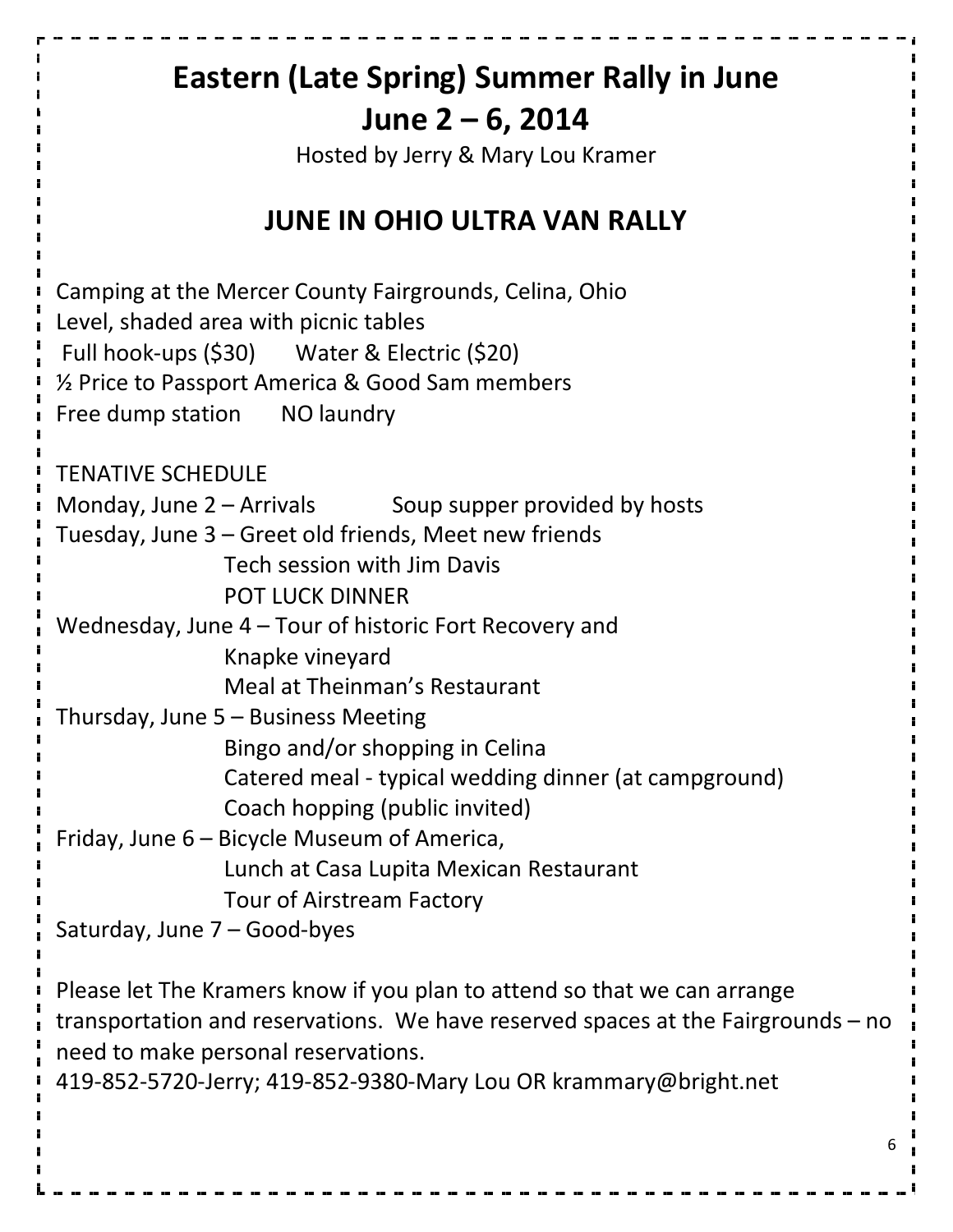#### **WESTERN ULTRAVAN RALLY 2014**

July 2014 seems far in the future; however with the National CORSA Convention in Tacoma at that time it seems appropriate to accommodate those who want to attend both events. Thus, we have selected a really nice RV Park on Whidbey Island at Deception Pass, July 17-21. It is clean, full hook-ups, great free club-house, nice shower/restrooms, only \$29.89, green grass and a great in covered BQ area. There are two log cabins (each sleeps 4 w/bedroom) with all amenities, next to the clubhouse, if you decide not to bring your UV. The park is dog friendly, with miles of walking trails. Although, Whidbey is an island you need not take a ferry. Take Hwy20 off I-5. If you want to spend more money and risk a few bumps you can take the Mukilteo-Clinton Ferry but it will probably take about the same amount of time.

There is much to be seen in this beautiful corner of the US. The park is across the road from Deception Pass State Park, Washington's most popular. Cross the road to Cranberry Lake and beyond that is the bay. There is a corner grocery store and a mile down the road is a small marina where we can take a boat ride. Oak Harbor and the military commissary (for those eligible) are very close. There is a free public transit bus stopping on the corner going to Oak Harbor and beyond. We are planning a "cruise" (ferry ride) to San Juan Island.

Since those going to the CORSA Convention will have a few days in the Tacoma area, we thought we should offer something at a different location, only two hours from the LeMay Museum. After the UV Rally, if you are taking your UV to the CORSA convention you might want to make reservations at the Majestic RV Park, only ten minutes from the museum or RSVP at the MURANO Hotel in Tacoma.

If you are interested in attending the UV Rally please let us know and make reservations through us. If you are interested in the cabins please let us know soon as we have only reserved one of them. www.northwhidbeyrvpark.com

Happy Camping! Gale and Gretchen



**2014 Ultra Van National Rally at Cody, Wyoming September 9th through September 12th, 2014**

codyponderosa.com

**Hosted by Doug & Meg Bell – 503 658-2627 and Jerry & Patty Mello – 541 926-2631**

7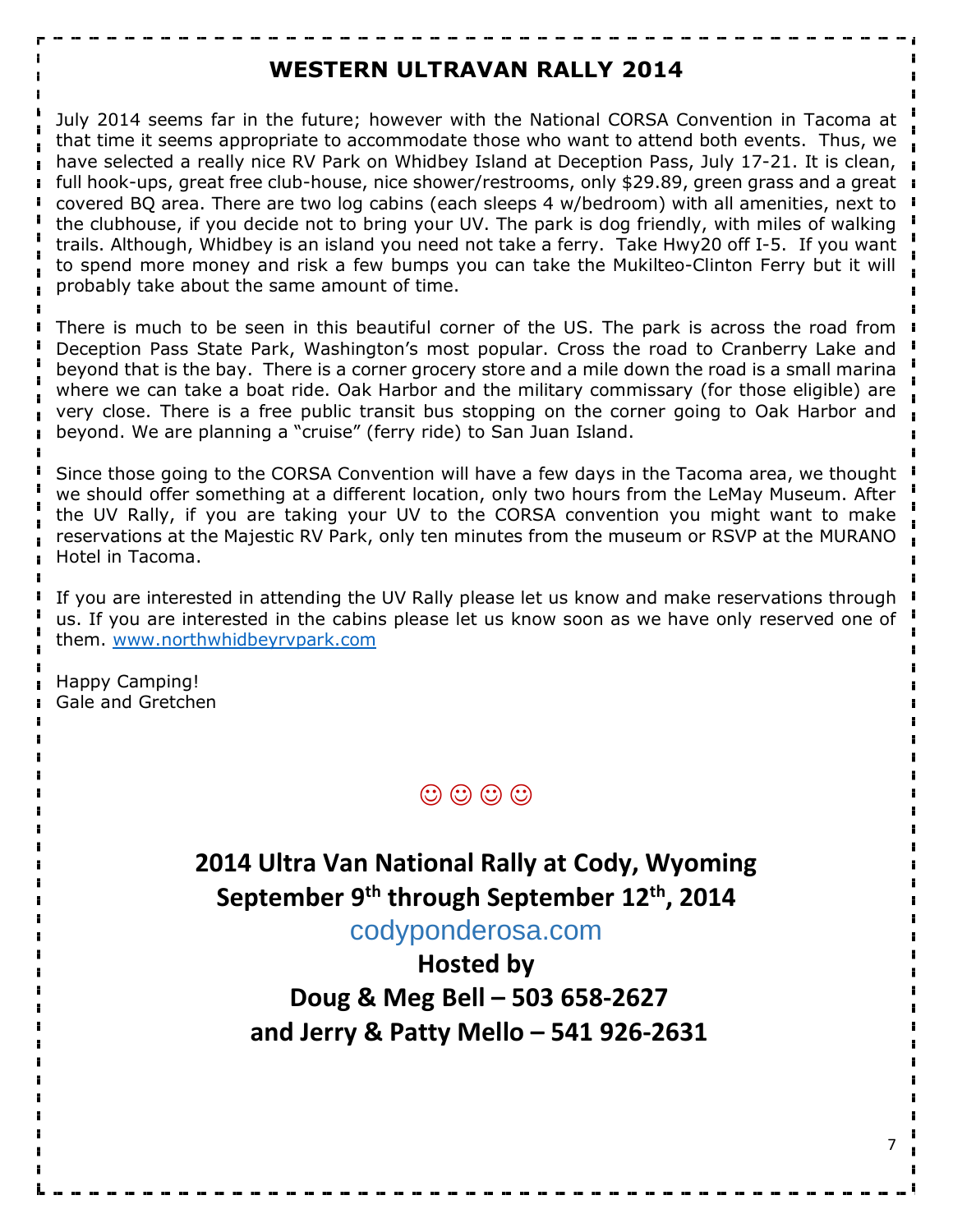## **Ultra Vans For Sale**

#338 (and #407) Ultra Van – Purchased from Ken Wildman in 2007, drove from Ada, Ohio to Pensacola, Florida. Not entirely without incident, but nothing serious. There have been numerous improvements on #338 since our purchase. Corvair 110 hp engine, generator & roof air conditioner, rack and pinion steering, and others. These are listed on CORSA website: www.corvair.org/chapters/ultravan/

\$9999 Contact Ed Lindsey, Location: Milton, FL Phone: 850-994-2161 email me at: wfcc@mediacombb.net

FOR SALE: A compilation of all Ultra Van Technical Tips and Technical Articles from 1966 to 2012 on a CD. This supplement to the Ryerson Manual is fully searchable by word or subject and is indexed to the Ryerson Manual. The CD is in Portable Document Form so it loads on any computer that a PDF reader installed. Cost is \$15 including shipping to CONUS addresses and \$25 to other addresses. James Davis

312 Butterworth Rd Murray, KY 41071

For Sale: Reprinted Ryerson Ultra Van Manual I now have the Ryerson Ultra Van Service/Repair manual and a CD version of it available. Prices: Manual only \$50.ea. (Mailed in USA.) Manual only \$70.ea. ( Mailed to Canada.) CD only \$17. ( Mailed in USA.) CD only \$22. ( Mailed to Canada.) CD mailed with manual \$15. ( To all.) Make check to: Eric Kirven. Mail to: 3585 Cerritos Ave., Long Beach, CA 90807 New Uncut WINDSHIELDS. Limited number of sets available. Great price.............. Make your Ultra Van look like new....... Also have two sets of newly fabricated REAR TRAILING ARMS.. Get great alignment. Reduce tire wear............ Strong............Rear shock mounts......Pics available....... Will............575-770-6798..........williampanzerart@sbcglobal.net WILLIAM PANZER, Studio de Talpa, 34 Archuleta Road, Ranchos de Taos, NM 87557 www.WilliamPanzer.com, www.ultravancoaches.com 575-770-6798





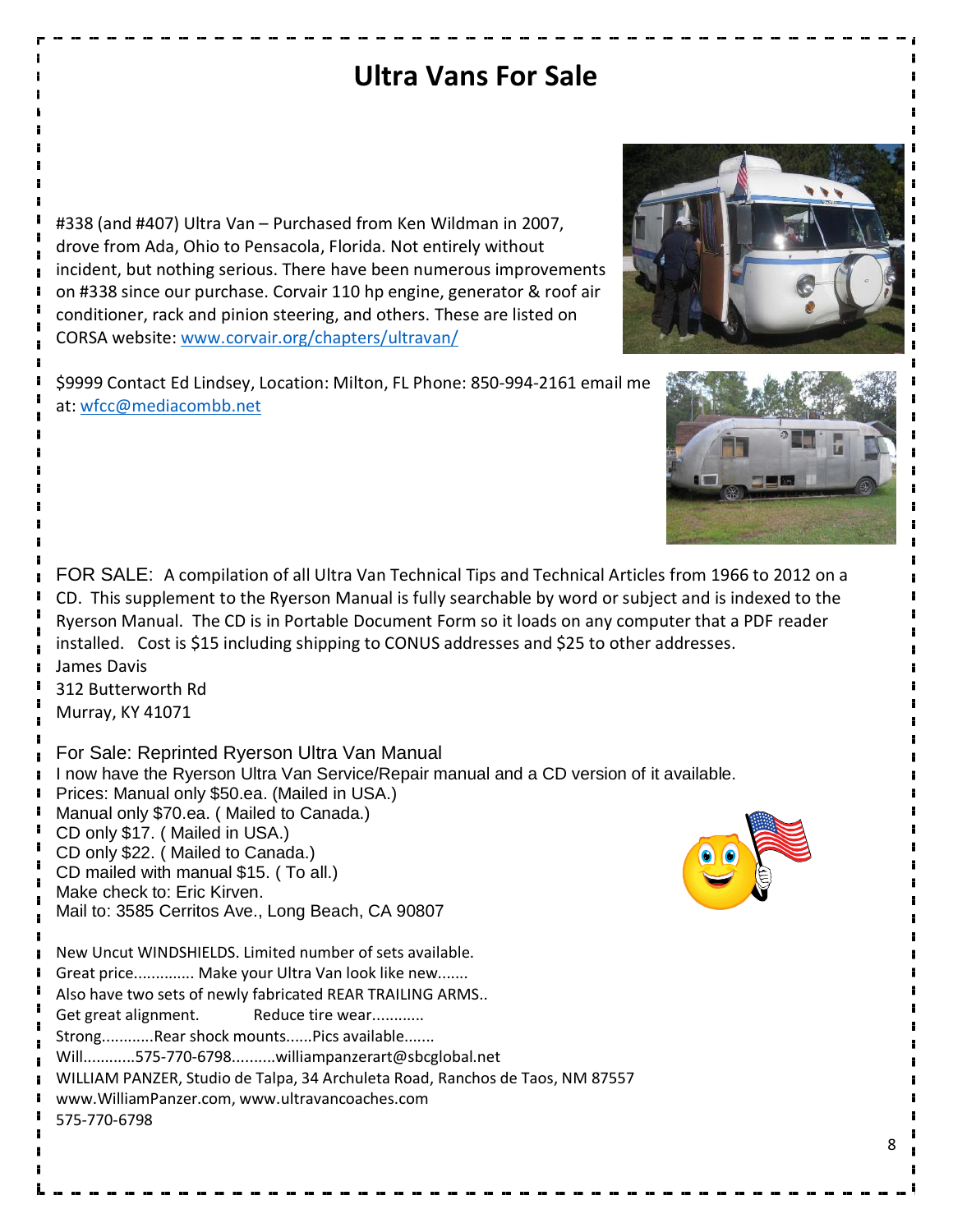## ULTRA MERCHANDISE



CUTE Miniature Cloisonné Ultra pins \$5.00 each Club badges  $-1^{st}$  one free at rally or \$2.75 replacement "Corvair Powered" bumper stickers \$3 or 2 for \$5 DVD of Ultra Archives \$5.00 VIN # plates (blank – you provide coach #) \$3.00 Blue Golf shirt with stitched "Ultra Van" \$5 (sizes XL & 2XL) A few T-shirts from past rallies @ \$5.00 Booklet "From Covered Wagon to Ultra Van" \$5.00 ½ " X 4 ½ " Stitched patches w/ Ultra on US map & flag \$3.00

Tech tips, sets 1 or 2 (\$13 + \$2 shipping each mailed)

Window decals: UVMCC with Ultra \$1.00

Postcards and note cards @ various prices

Various Viton "O" Rings by Safari priced from \$1 - \$9.00

(Plus shipping) Call or e-mail about these items...OR BETTER YET, SHOW UP AT A RALLY!

Available at rallies or by ordering from Nancy Pratt or Patti Mello, Merchandise Chairpersons 570-549-8136 dnpratt@juno.com

\*\*\*\*\*\*\*

## **Our trip to Arcadia By Norm Standal**

Casper (480), Bren, and I had a very unusual last three days of 2013. We belong to the Tin Can Tourists who were invited to rally with about 60 loosely organized, RV converted diesel buses. They call themselves the BusNuts and have met at a specially built municipal RV park at Arcadia, Florida for the last 9 years. These units averaged almost twice the length of our Ultra Van with some three times as long and eight times the weight. Most carry two people just like our Ultra Vans. One petite 60 year old lady with a poodle in her arms visited us in 480 and told us she was a full timer who drove4 a 38' diesel unit pulling a 20' trailer which was filled with the goods she sold on Ebay, as she traveled all by herself. It felt a little like a fishbowl when the big diesel rigs beside us could look down on our roof, but we had lots of visitors in our little Ultra Van as usual.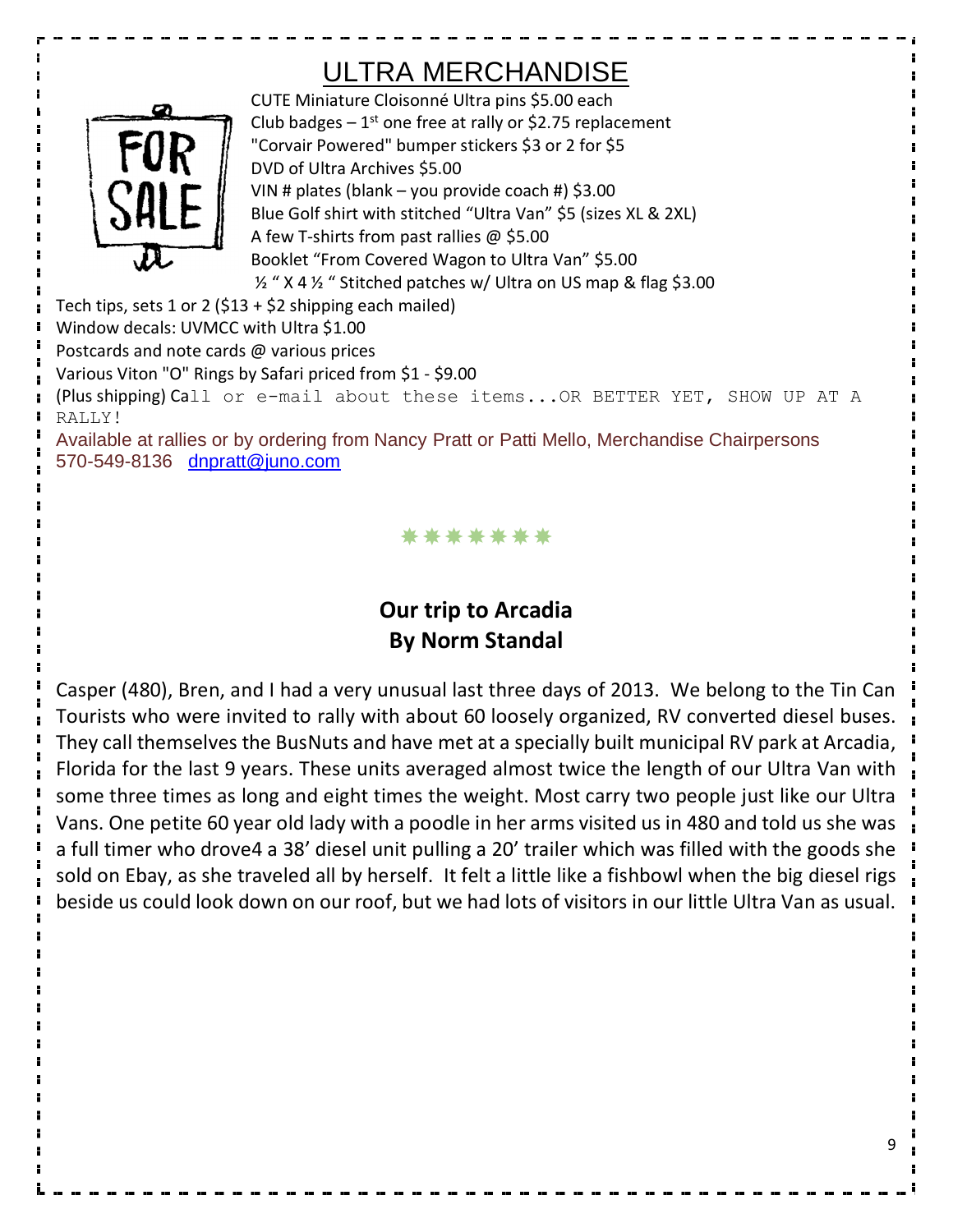TECH TIP NUMBER: 2013-02 SUBJECT: Guest Light Lens Source UV MANUAL SECTION: 19-02 AUTHOR: George Murphy #540

I carefully removed the lens (very brittle) and examined the metal housing and did not find any markings or numbers indicating what it was. I then looked at the lens itself with a magnifier. I found tiny lettering which spelled out Stratolite SAE 42. I went to Vintage Trailer Supply

http://www.vintagetrailersupply.com/Stratolite\_42\_Lens\_p/vts-289.htm and found the lens but not the metal fixture. The lens is under part number VTS-289 in Amber. This looks to be the exact replacement part I am in need of with a price of \$4.13.





H

**Original Ultra Van Guest Light and Fixture Same Lens but Fixture is for a Marker Light**



**Picture of Reproduction Red Lense by itself**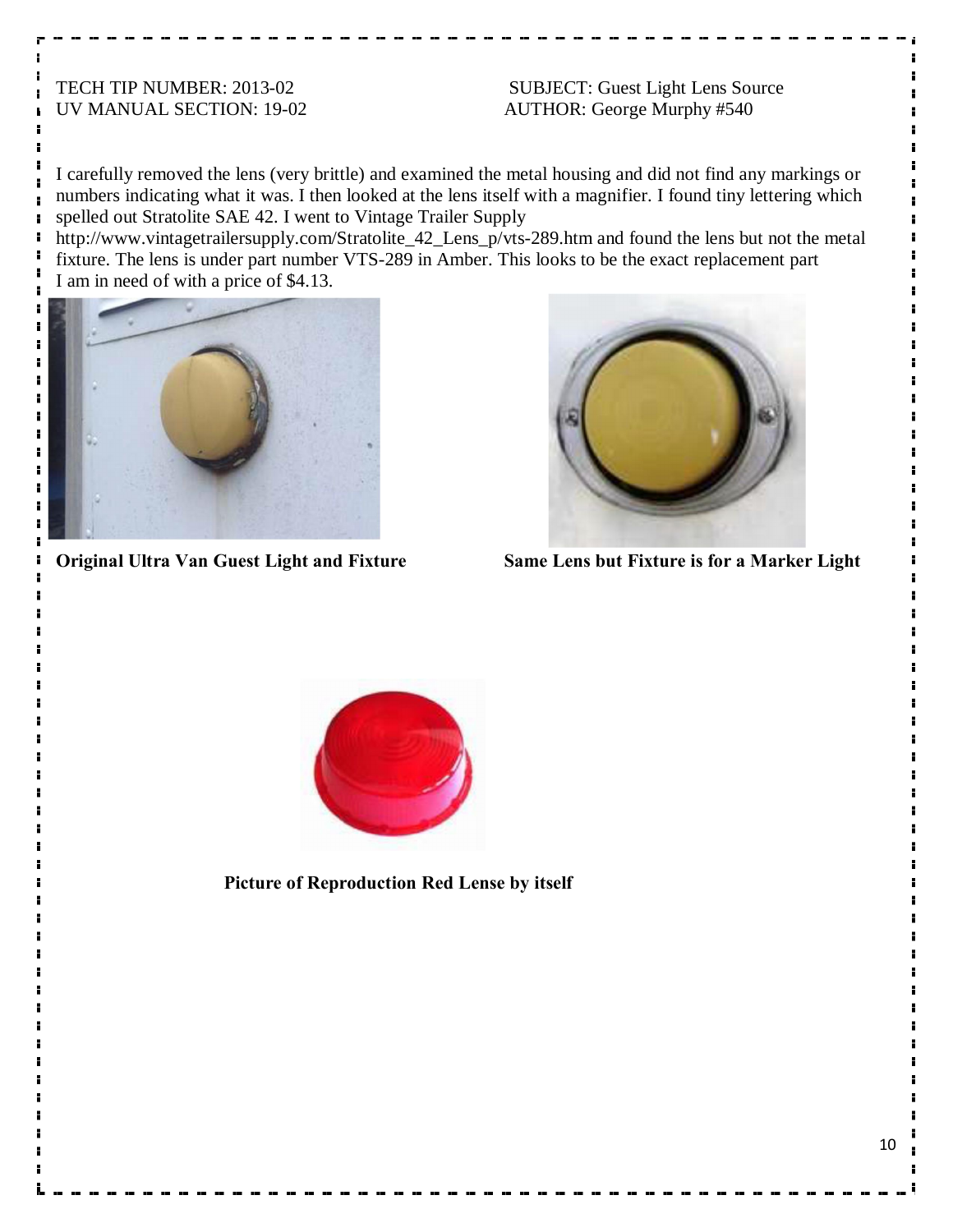# UV MANUAL SECTION: 13-03 AUTHOR: Norm Standal #480

TECH TIP NUMBER: 2013-03 SUBJECT: Corvair Leaning Board

A comfortable to service a Corvair engine in situ is one's knees in the step leaning forward on a padded board to service the distributor, fan belt, and alternator area. If the board is moved on side, the opposite carb area can be comfortably serviced.

Construction: To support the front of the board, drill and tap a 1/4-20 hole in a 3" long oak or aluminum rod and taper it to bottom, in the air cleaner wing nut. Lay a straight edge across the area cross beams and mark the rod and cut it off 1/16" longer. Assemble and leave it in place. Cut out a 3/8 or 1/2 x 24 x 15" piece of plywood and round the corners on one end to a 2 to 3" radius. On the other end across the back at the corners, fasten two 1/4 x 1 x 2" stops so when you set the board in place and push on it with your legs, it cannot move forward. The board can be stored in the upper back cabinets or elsewhere.

By riveting an upright stop to the center lower flange of the cross channel ahead of the air cleaner, it makes a handy place to store the engine cover prop. This prop also makes a good place from which to hang an engine bay light.